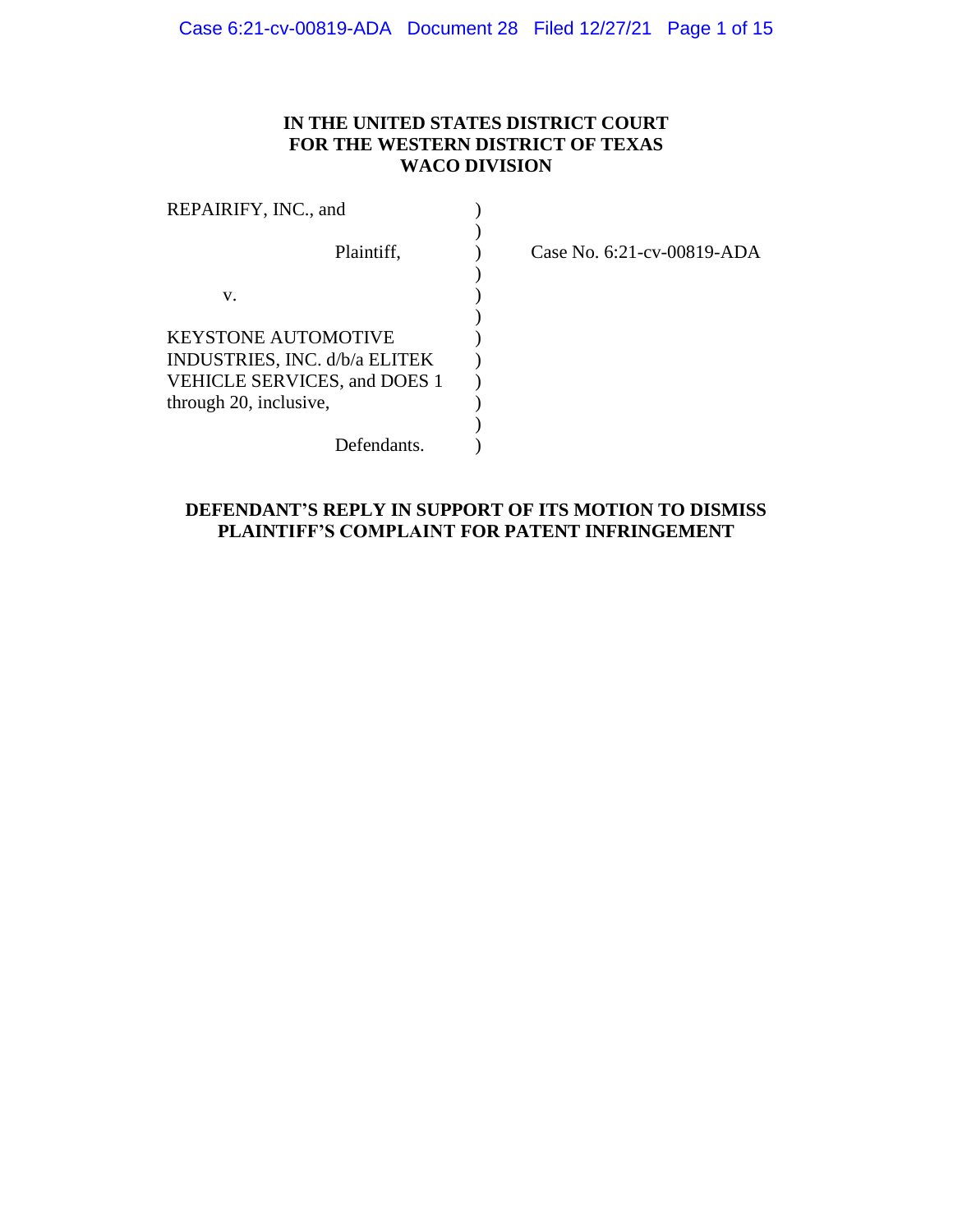# **TABLE OF CONTENTS**

| $\bm{I}$ . |    |                                                                    |  |
|------------|----|--------------------------------------------------------------------|--|
|            | A. |                                                                    |  |
|            | В. |                                                                    |  |
|            | C. | Claim Construction Is Not Needed Before Granting Elitek's Motion 5 |  |
|            | D. |                                                                    |  |
| II.        |    |                                                                    |  |
| Ш.         |    |                                                                    |  |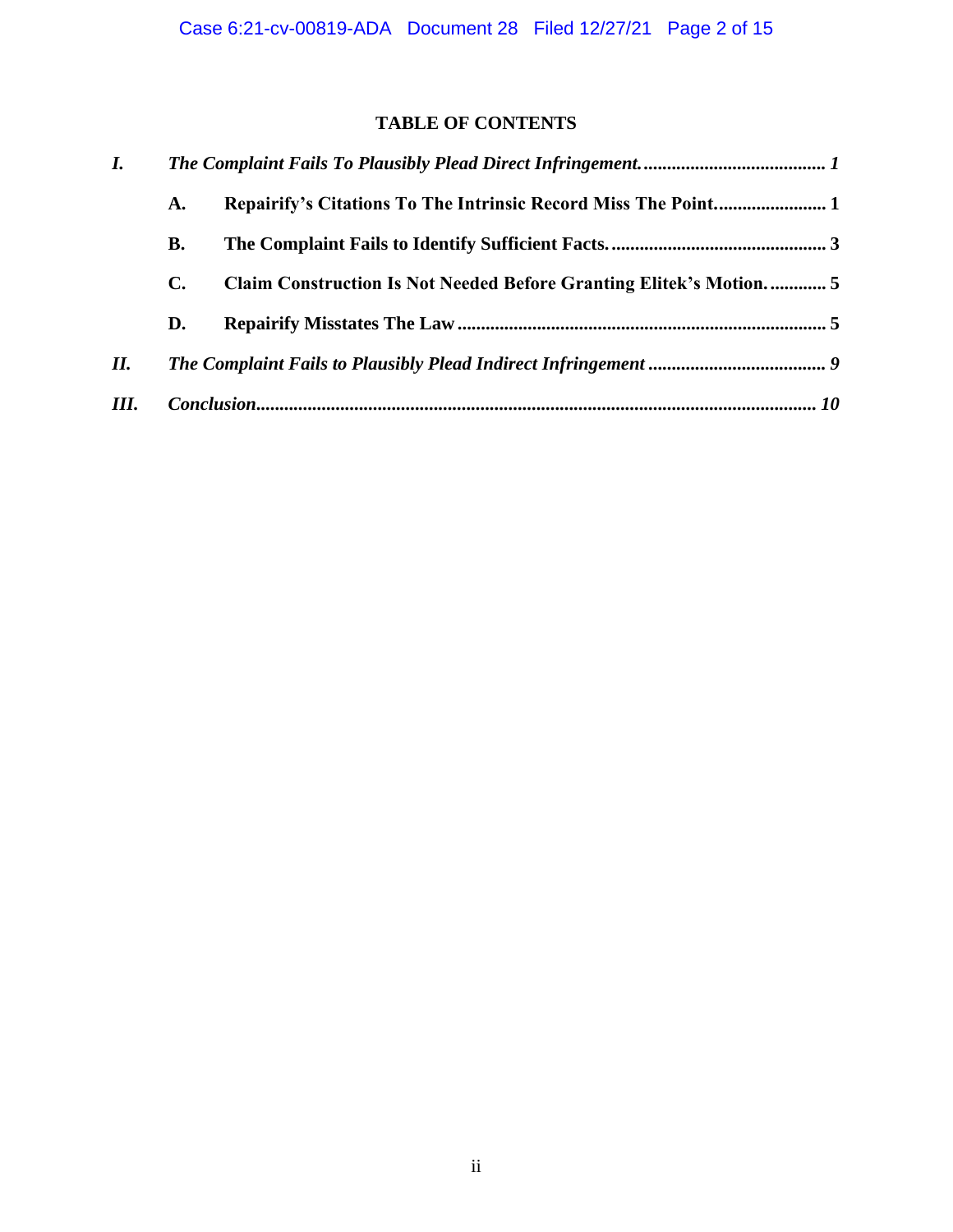# **TABLE OF AUTHORITIES**

# **CASES**

| Blackbird Tech. v. Uber Technologies, Inc., 2020 WL 58535 (D. Del. Jan. 6 2020) 9         |
|-------------------------------------------------------------------------------------------|
|                                                                                           |
| Chapterhouse, LLC v. Shopify, Inc., 2018 WL 6981828 (E.D. Tex. Dec. 11, 2018)  7          |
| Continental Automotive Sys., Inc. v. Avanci, LLC, 485 F. Supp. 3d 712 (N.D. Tex. 2020) 10 |
|                                                                                           |
| De La Vega v. Microsoft Corp., 2020 WL 3528411 (W.D. Tex. Feb. 11, 2020)  8               |
|                                                                                           |
| Disc Disease Solutions Inc. v. VHG Solutions, Inc., 888 F.3d 1256 (Fed. Cir. 2018) 9      |
| Encoditech, LLC v. Citizen Watch Co., 2019 WL 2601347 (W.D. Tex. Jun. 25 2019)  9         |
| Int'l Techs. & Sys. Corp. v. Samsung Elecs. Co. Ltd,                                      |
| Lexington Luminance LLC v. Serv. Lighting & Elec. Supplies, Inc.,                         |
|                                                                                           |
| MAZ Encryption Techs. LLC v. Blackberry Ltd., 2016 WL 9275008 (E.D. Tex. Jun. 7 2016)  9  |
| Midwest Athletics & Sports All, LLC v. Xerox Corp.,                                       |
| Soar Tools, LLC v. Mesquite Oil Tools, Inc., 2021 WL 3030066 (N.D. Tex. July 2, 2021) 7   |
| Springs Window Fashions LP v. Nove Indus., L.P., 323 F.3d 989 (Fed. Cir. 2003)  4, 5      |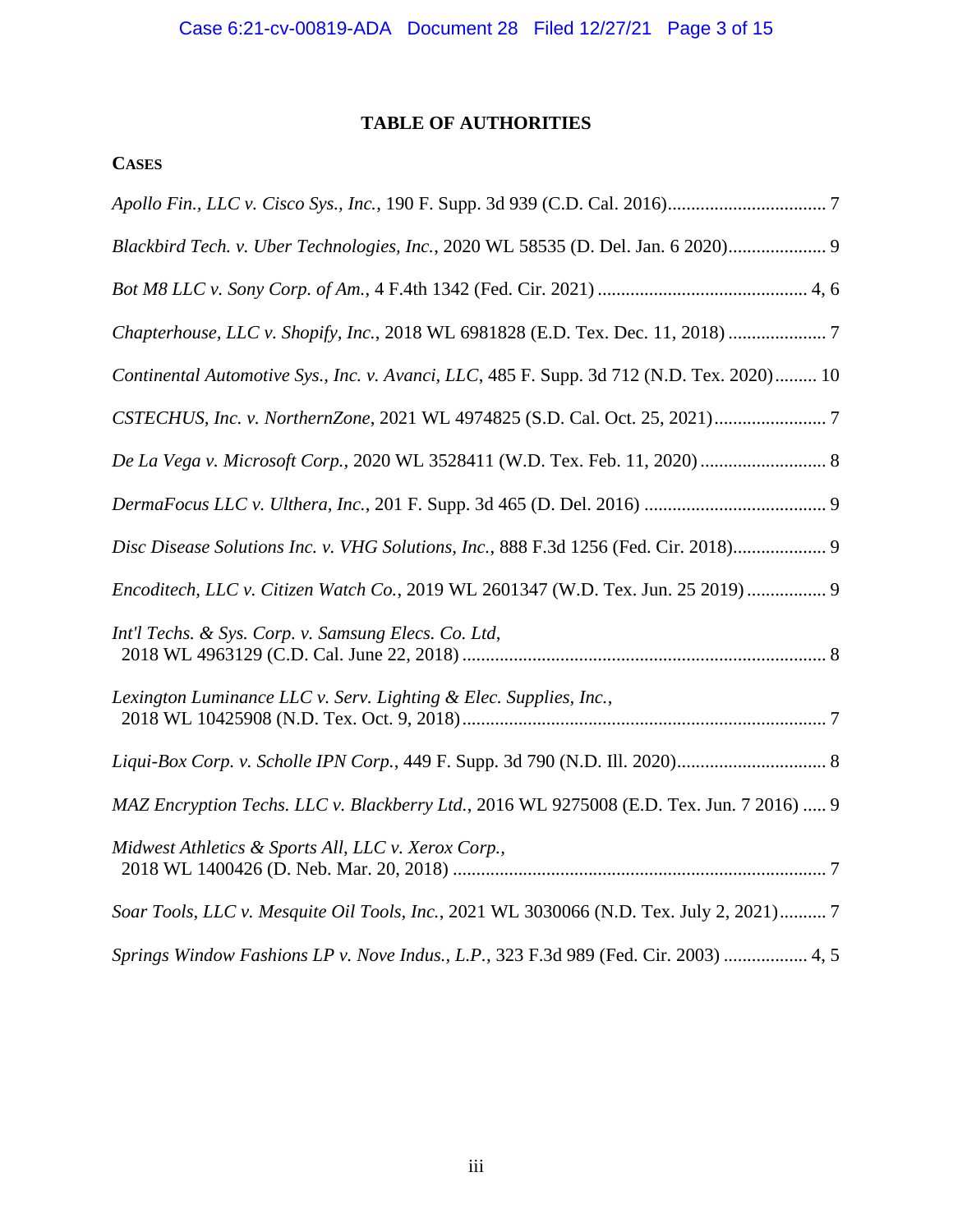# Case 6:21-cv-00819-ADA Document 28 Filed 12/27/21 Page 4 of 15

Defendant Elitek moved to dismiss Plaintiff Repairify's Complaint because the Complaint failed to state a claim upon which relief can be granted. As explained in Elitek's Motion, the asserted claims were amended to require continuous communication between a local device connected to a vehicle and a remote device to enable a remote tool connected to the remote device to scan and program the vehicle as if it were located proximate to the vehicle. As also explained in Elitek's Motion, the patentee made this amendment in an attempt to distinguish over prior art that disclosed remote scanning and programming of a vehicle using communications between local and remote devices, but the Internet based communications used to do so were allegedly not continuous. As such, to plausibly allege literal infringement of the claims, Repairify must allege facts from which it is plausible to conclude that Elitek's device continuously communicates between the local and remote devices, not merely that it communicates over the Internet.

The Complaint, however, as explained in Elitek's Motion, does not allege facts from which one could plausibly conclude that the EVS Plug-in Device and Remote Service (the "Accused Product") communicates in such a continuous manner. Rather, what is alleged in the Complaint regarding the Accused Product's communication between the vehicle and remote tool is nothing more than what was used by the prior art Repairify sought to distinguish. Repairify argues that its allegations, which merely parrot the claim language, are sufficient. However, Repairify incorrectly states the law and fails to identify any facts in its Complaint suggesting that the Accused Product use continuous communication. Because the Complaint does not allege facts making its allegations of infringement plausible, it should be dismissed.

# *I. THE COMPLAINT FAILS TO PLAUSIBLY PLEAD DIRECT INFRINGEMENT.*  **A. REPAIRIFY'S CITATIONS TO THE INTRINSIC RECORD MISS THE POINT.**

Repairify begins its opposition by setting forth a litany of irrelevant facts in an attempt to distract the Court from the undeniable truth that while it attempted to distinguish prior art by stating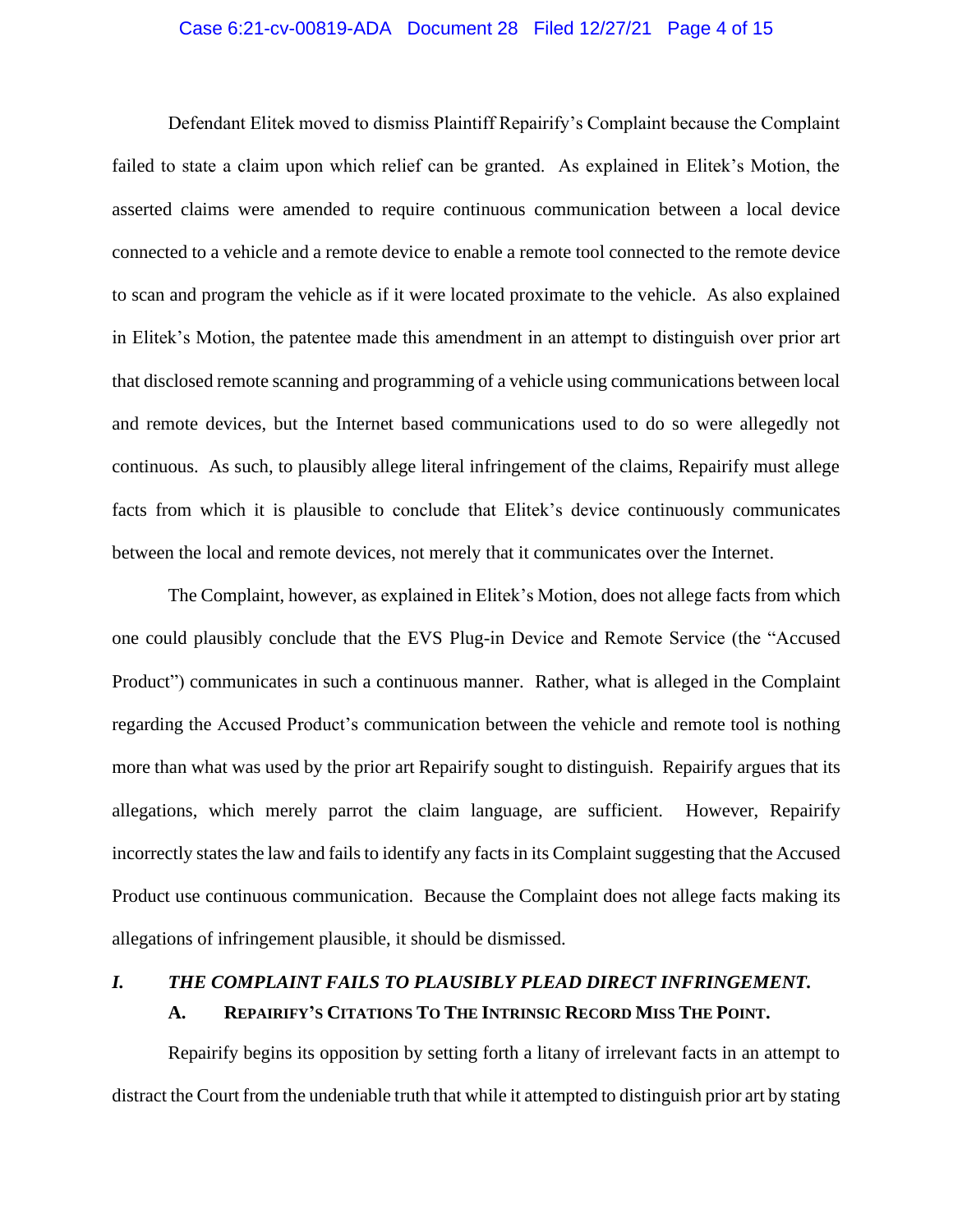# Case 6:21-cv-00819-ADA Document 28 Filed 12/27/21 Page 5 of 15

that its device continuously communicates with a remote device, the specification provides no detail as to what might constitute such continuous communication. For example, Repairify notes that the specification distinguished the prior art Kitson because it disclosed a vehicle communicating with a device located proximate to the vehicle. Dkt. No. 27 ("Opp.") at 5*.* But, this does not change the fact that the patentee amended its claims to require that its local device continuously communicate with a remote device in such a way that the tool connected to the remote device can scan and program the vehicle as if it were located proximate to the vehicle. Nor does it provide any explanation as to how such continuous communication is accomplished.

Similarly, Repairify points to a statement in the specification that certain prior art references required that the tool be directly connected to the vehicle, and a statement reiterating the concept that the invention allegedly engages in continuous communication so as to allow a remote device to program the vehicle as if it were located proximate to the vehicle. *Id.* at 5-6*.* But, again, these statements do not change the fact that the patentee amended its claims to require that the local device continuously communicate with a remote device so that the tool connected to the remote device can scan and program the vehicle as if it were located proximate to the vehicle. Nor do they provide any explanation as to how such continuous communication is accomplished.

Next, Repairify points to other portions of the remarks that accompanied the amendment that Elitek allegedly ignored.<sup>1</sup> *Id.* at 6. But, these additional remarks only further demonstrate that Repairify amended its claims to require that the local device continuously communicate with a remote device in such a way that the remote tool can scan and program the vehicle as if it were located proximate to the vehicle. And, these additional comments provide no insight into how

<sup>&</sup>lt;sup>1</sup> Strangely, Repairify asserts Elitek ignores that the claim was amended during prosecution (Opp. at 6), but that is precisely the first issue Elitek explained. Dkt. No. 23 ("Mot.") at 2-8.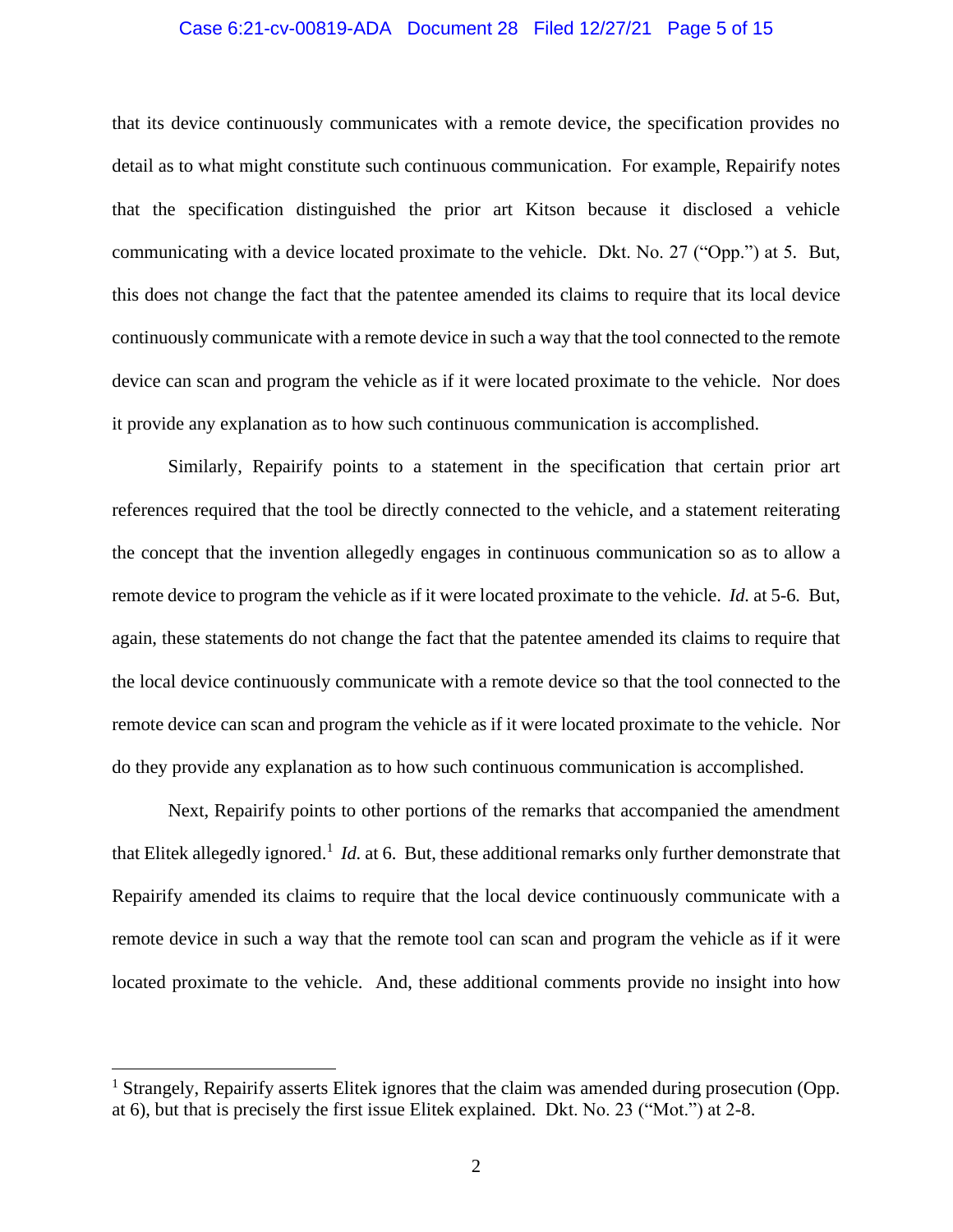# Case 6:21-cv-00819-ADA Document 28 Filed 12/27/21 Page 6 of 15

such continuous communication is accomplished. Repairify also references the claim language, *id.* at 6, which does not (i) change the fact that Repairify amended its claims to require that the local device continuously communicate with a remote device in such a way that the tool connected to the remote device can scan and program the vehicle as if it were located proximate to the vehicle or (ii) provide any explanation as to how such continuous communication is accomplished.

Finally, Repairify addresses the prior art. *Id.* at 7*.* As to Cohen, Pruzan and Ban, Repairify reiterated the argument it set forth during the prosecution that the claims require continuous, bidirectional communication. But, again, other than establishing that the claimed communication cannot be the type of communication used by Cohen, Pruzan and Ban, this provides no explanation as to how continuous communication is accomplished. $2$ 

In sum, despite pages of discussion, Repairify did not identify anything in the specification or prosecution history that illuminates how this continuous communication occurs.<sup>3</sup> But, as explained in Elitek's Motion, it cannot cover the type of communication covered by the prior art. And, as shown, the prior art communicated over a network to remotely scan and program a vehicle. Yet, that is all the Complaint alleges regarding the Accused Product. Alleging the Accused Product operates like the prior art distinguished during prosecution cannot possibly satisfy the requirement to plead facts from which it is plausible to conclude infringement.

# **B. THE COMPLAINT FAILS TO IDENTIFY SUFFICIENT FACTS.**

Repairify does not identify any facts from its Complaint from which one could infer that the vehicle and the remote tool continuously communicate so as to enable the tool to scan and

<sup>&</sup>lt;sup>2</sup> Repairify notes that the patentee stated during prosecution that the "vast majority of scan tool" activity consists of monitoring timing and latency dependent data on the targeted sub-system" (Opp. at 7), but Repairify never alleges that the Accused Product engages in such monitoring. Regardless, nothing in the specification supports this assertion. *See generally* Dkt. No. 1-1.

<sup>&</sup>lt;sup>3</sup> Plaintiff also sets forth a litany of other conclusory, irrelevant, and self-serving assertions in its opposition, belied by the prior art and prosecution history. Opp. at 1-4.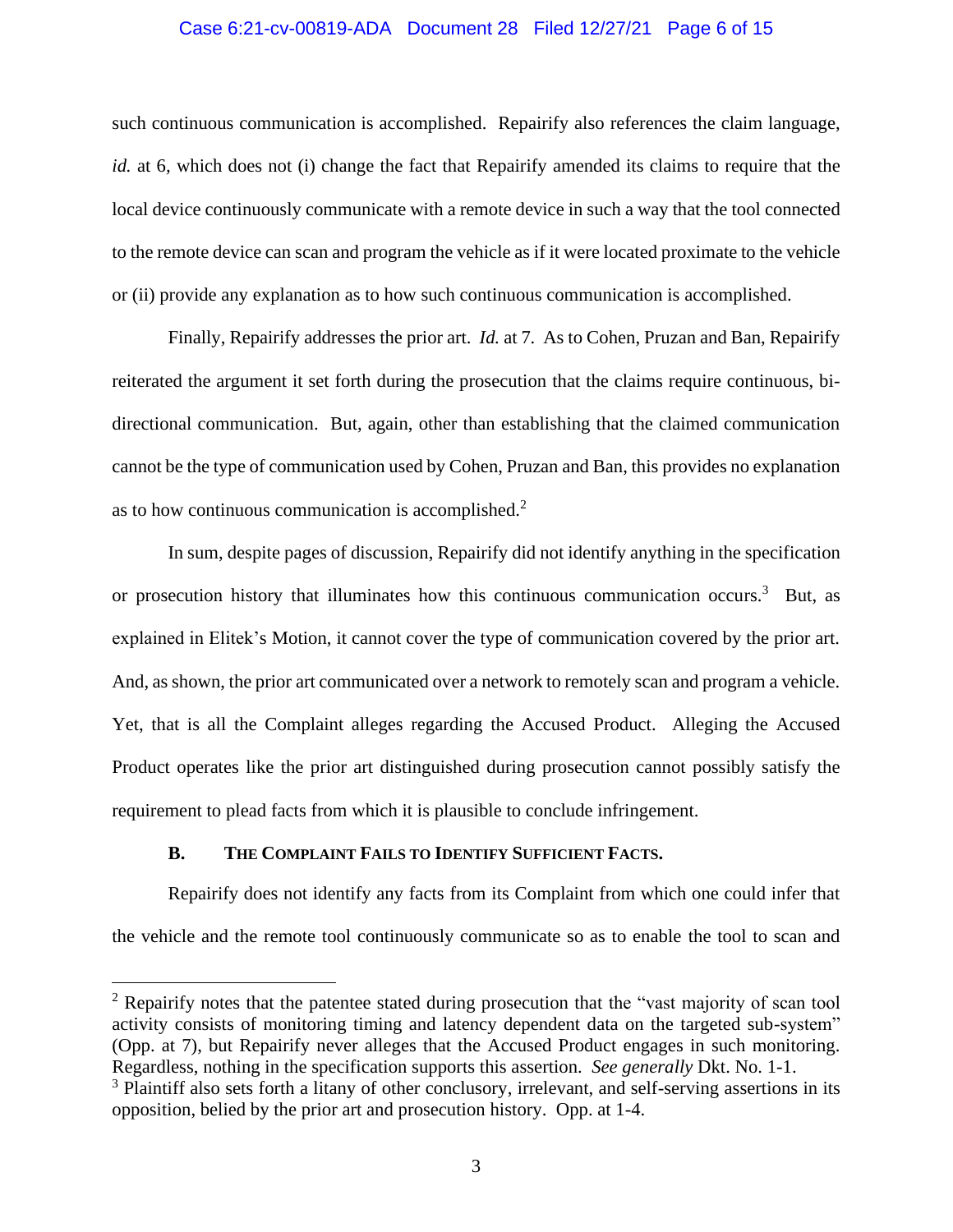# Case 6:21-cv-00819-ADA Document 28 Filed 12/27/21 Page 7 of 15

program a vehicle as if the tool was located proximate to the vehicle. Repairify's opposition identifies paragraphs 51-85, 88-124, and 127-149 as support, but most of these paragraphs do not even relate to "continuous connection" between local and remote devices to allowing scanning and programming "as if located proximate to" the vehicle. Opp. at 12, 14. The few that are related do not allege any facts but instead parrot the claim language by alleging, on information and belief, that the Accused Product has the claim limitations. Dkt. No. 1 at ¶¶ 79, 81, 122, 127. Such conclusory statements are not sufficient to survive a motion to dismiss. *Bot M8 LLC v. Sony Corp. of Am.*, 4 F.4th 1342, 1353 (Fed. Cir. 2021).

Repairify also relies on paragraphs 44-49 of the Complaint. However, those paragraphs relate primarily to the EVS Plug-in Device and its structure. Dkt. No. 1 at ¶¶ 44-49. They do not allege any facts as to how the EVS Plug-in Device communicates with a remote tool. *Id.* In particular, these paragraphs do not identify any facts that support the plausible inference that there is continuous communication that allows a remote tool to scan and program a vehicle as if the tool was located proximate to the vehicle. *See id; see also* Mot. at 12-16. Paragraphs 44-49 do not even mention a continuous connection or a remote tool that scans and programs as if it was located proximate to the vehicle. Dkt. 1 at ¶¶ 44-49. These paragraphs merely allege that the Accused Product is capable of transmitting data over the Internet, *id.*, just like the prior art allegedly did. In order to plausibly plead infringement of this limitation, the Complaint has to allege something more than merely communicating over the Internet.<sup>4</sup> See Springs Window Fashions LP v. Nove *Indus., L.P., 323 F.3d 989, 995 (Fed. Cir. 2003) ("A patentee may not state during prosecution that* the claims do not cover a particular device and then change position and later sue a party who

<sup>4</sup> Repairify argues that Elitek's Motion fails because Elitek did not explain how its products work. Opp. at 14. At the pleading stage, however, the only issue is whether Repairify pled facts sufficient to show that its claims of direct infringement are plausible. *See Bot M8*, 4 F.4th at 1353.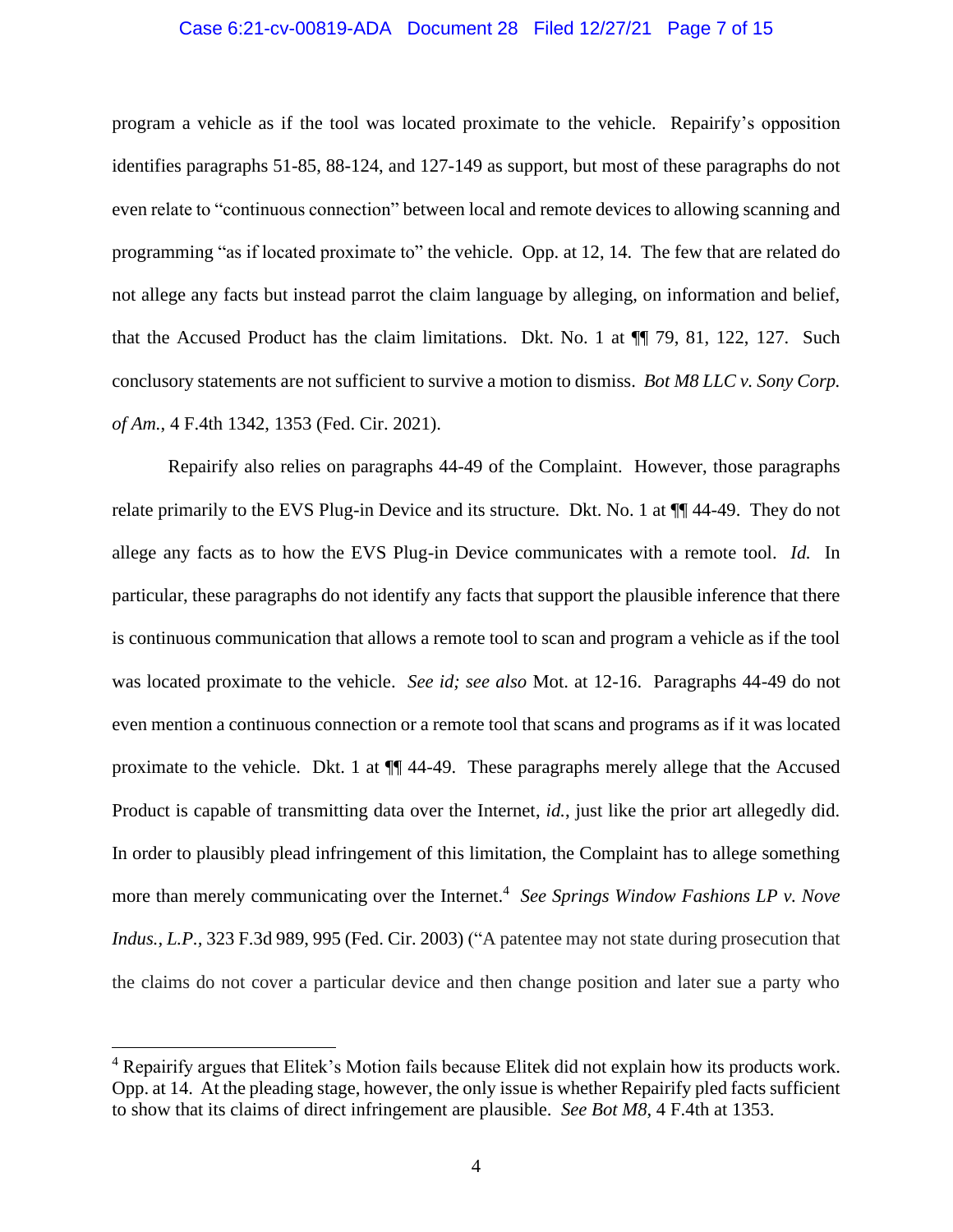#### Case 6:21-cv-00819-ADA Document 28 Filed 12/27/21 Page 8 of 15

makes that same device for infringement."). Because the Complaint does not allege any facts that indicate that the Accused Product meets the "continuous communication" so as to scan and program "as if located proximate to" limitations, its allegations are not plausible.

# **C. CLAIM CONSTRUCTION IS NOT NEEDED BEFORE GRANTING ELITEK'S MOTION.**

Repairify argues that Elitek's Motion is premature because it requires claim construction. Opp. at 16. The Court, however, does not need to construe any claims before granting Elitek's Motion. The only issue that the Court needs to decide is whether the Complaint alleges any facts other than that the Accused Product operates consistently with how the distinguished prior art operated. Put another way, no matter how the Court construes the claim terms, the claims of the Asserted Patents cannot encompass the prior art that the patentee distinguished during prosecution.

As it relates to the communication between the local and remote devices, the Complaint only alleges that the Accused Product communicates over a network. Dkt. No. 1 at ¶¶ 44-49. The Complaint alleges no facts as to how this communication is continuous.<sup>5</sup> *Id.* Instead, Repairify argues that the Accused Product has "continuous communication" because it can program a vehicle remotely over a network. Opp. at 6. That, by itself, cannot establish a plausible claim of infringement because the distinguished prior art also disclosed programming a vehicle remotely over a network; a plausible allegation of infringement requires more. *See Springs Window,* 323 F.3d at 995.

# **D. REPAIRIFY MISSTATES THE LAW**

**Repairify mischaracterizes** *Bot M8.* Repairify argues that its Complaint only needs to

<sup>&</sup>lt;sup>5</sup> Repairify cannot rely upon its preliminary infringement contentions to meet its pleading obligations. But, even if Repairify could, Elitek is still left in the dark as to how Repairify contends that Elitek's Accused Product meets the claim limitations, as they only allege that the Accused Product communicates over a network and are silent as to how the Accused Product allegedly communicates continuously. Declaration of Barry Irwin ("Irwin Decl."), Ex. 1 at A7-8.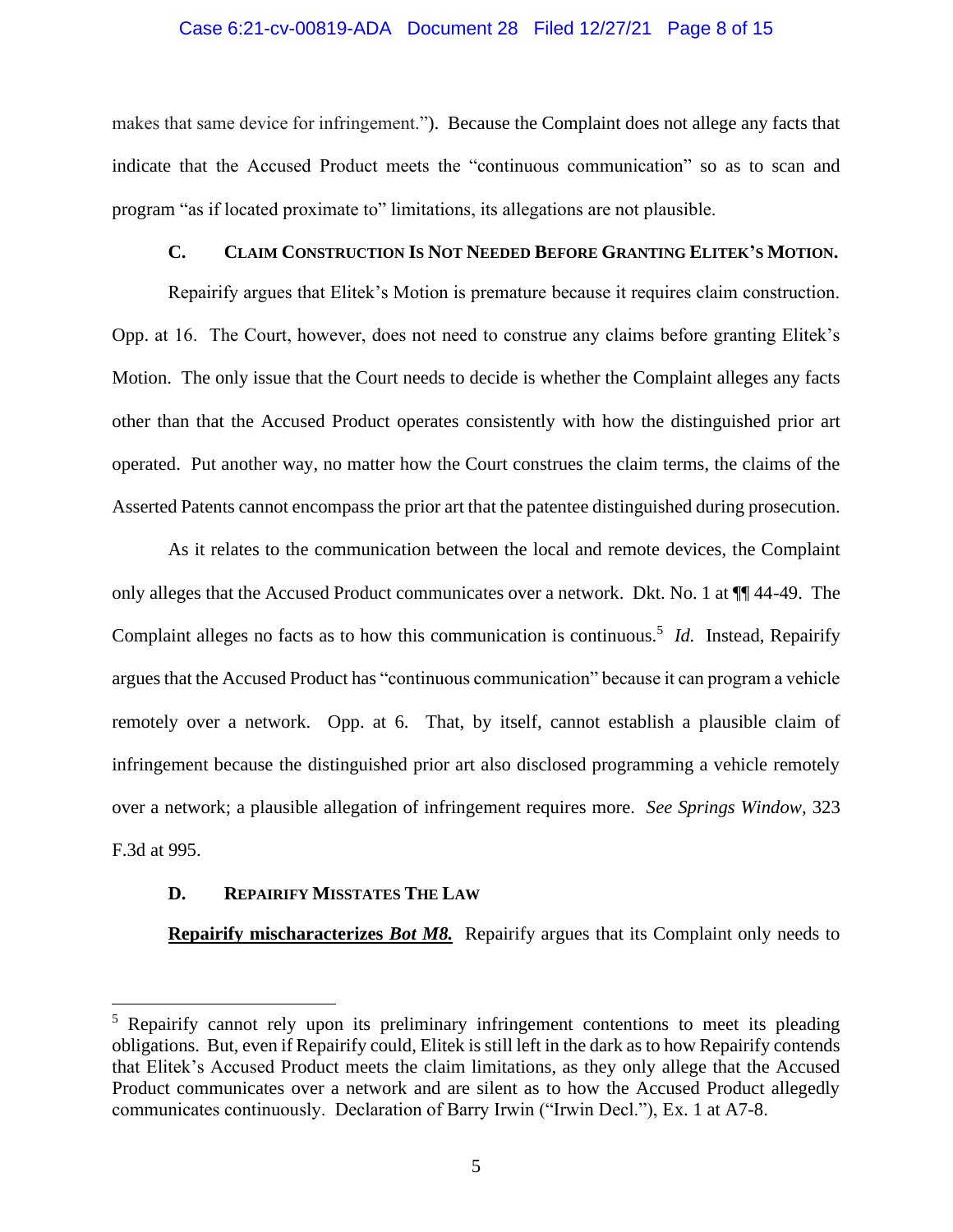## Case 6:21-cv-00819-ADA Document 28 Filed 12/27/21 Page 9 of 15

identify an accused product and then allege that the accused product has every element of at least one claim. Opp. at 11. Repairify misstates the law. *Bot M8* unambiguously held that "a plaintiff cannot assert a plausible claim for infringement under the *Iqbal/Twomby* standard by reciting the claim elements and merely concluding that the accused product has those elements." *Bot M8*, 4 F.4th at 1353. "There must be some factual allegations that, when taken as true, articulate why it is plausible that the accused product infringes the patent." *Id.* 

Repairify argues that *Bot M8* does not apply because Elitek has failed to identify any facts from the Complaint that are contradictory. Opp. at 12-13. Repairify is wrong. First, while *Bot M8* dismissed one claim that pled contradictory facts, *Bot M8* also dismissed a second claim for not alleging facts from which it as plausible to conclude that there was infringement. *Bot M8*, 4 F.4th at 1353-55. In particular, one of the claims required storing game information together with an authentication program on a removable drive. *Id.* While the complaint alleged that several components could store the game information and authentication program, it never stated which one did. *Id.* As such, *Bot M8* did not allege facts from which it was plausible to conclude infringement. Just like *Bot M8*, the Complaint never alleges facts from which it is plausible to conclude that the claim limitations are met, but instead recites the claim elements and merely concludes that the Accused Product has those elements. *See* Dkt. No. 1 at ¶¶ 79, 81, 122, 147.

Second, the Complaint pleads contradictory facts because it alleges that a customer needs to initiate contact with Elitek and then a technician will perform different procedures. Dkt. 1 at ¶ 45. If, as alleged by the Complaint, a person is required to perform intermediate steps in the process that require continuous communicating between a tool and a vehicle, *e.g.,* pre-scan/postscan, there cannot be continuous communication between the vehicle and the tool. Tellingly, during prosecution, the patentee distinguished such operation as outside the scope of the invention.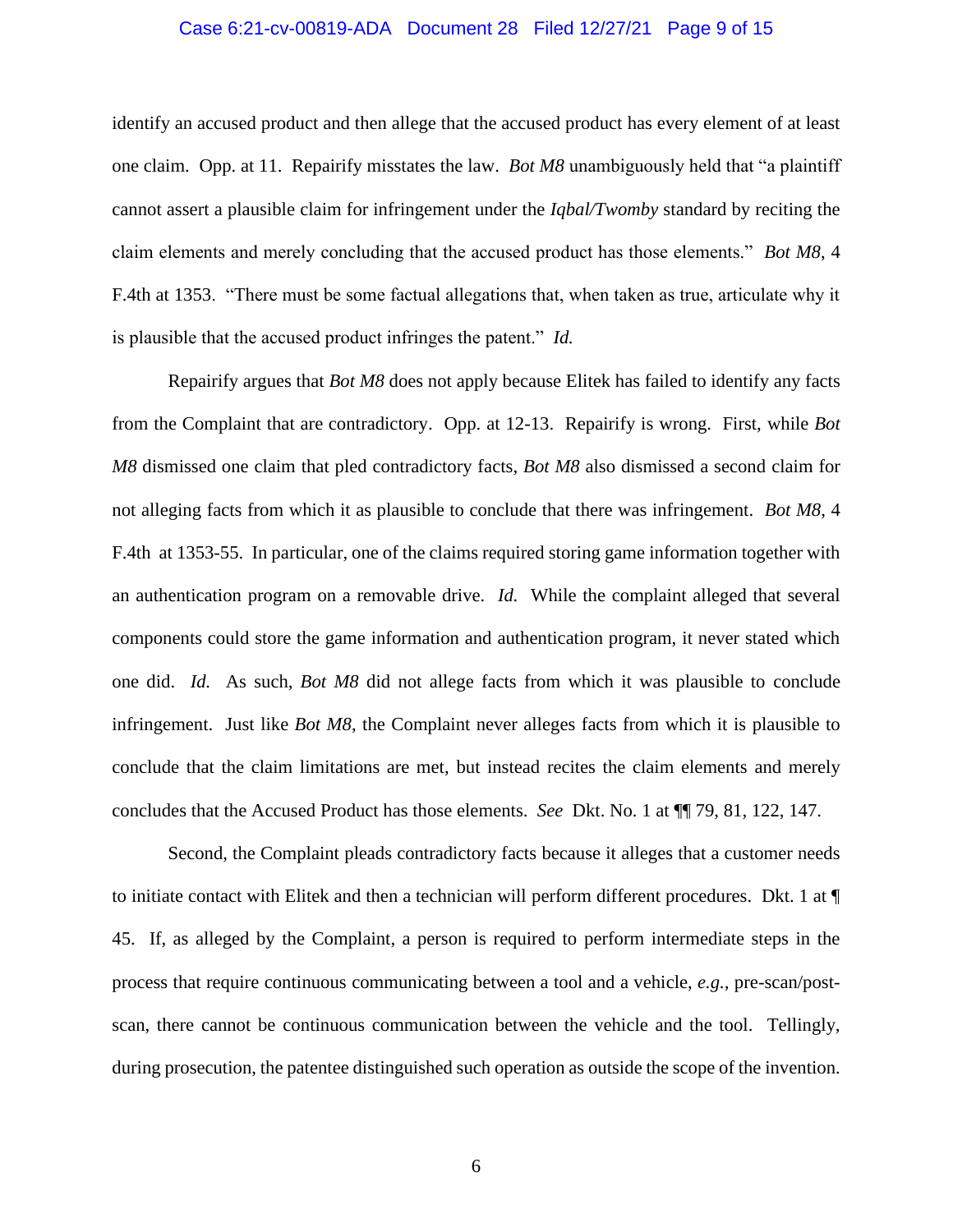# Case 6:21-cv-00819-ADA Document 28 Filed 12/27/21 Page 10 of 15

The patentee stated that the prior art that "interrogates the vehicle and transmits information to the remote site [and then] the remote system then sends an instruction or command to the vehicle" was not continuous communication. Dkt. No. 24, Saltiel Decl., Ex. F at 9-10. But because that is what the Complaint alleges the Accused Product of doing, that factual allegation contradicts the claims.

**Parroting claim language is not sufficient.** Courts routinely dismiss complaints for not meeting the *Iqbal*/*Twombly* plausibility standard when they identify the accused device and allege that the accused device meets the claim limitations without any additional facts. *See, e.g., Soar Tools, LLC v. Mesquite Oil Tools, Inc.*, 2021 WL 3030066, at \*4 (N.D. Tex. July 2, 2021) (dismissing claim where complaint alleged that a product infringed a claim but failed to identify the parts of the product that performed or met the limitations); *Lexington Luminance LLC v. Serv. Lighting & Elec. Supplies, Inc.*, 2018 WL 10425908, at \*2 (N.D. Tex. Oct. 9, 2018) (holding that without additional facts, "a plausible inference that an accused device meets all the limitations of the asserted claims cannot be inferred from the bare conclusory allegations that this is so.").<sup>6</sup>

In addition, attaching documents describing the accused product does not necessarily make an allegation plausible. *See Chapterhouse, LLC v. Shopify, Inc.*, 2018 WL 6981828, at \*2 (E.D. Tex. Dec. 11, 2018) ("While screenshots may be useful in laying out a plausible allegation of patent infringement, Plaintiff must further allege how the screenshots meet the text of the exemplary claim in order to lay out sufficient factual allegations which might permit the Court to

<sup>6</sup> Examples from outside the Fifth Circuit include: *Apollo Fin., LLC v. Cisco Sys., Inc.*, 190 F. Supp. 3d 939, 943 (C.D. Cal. 2016) (allegations that "identifie[d] the allegedly infringing products and parrot[ed] the language of a direct patent infringement claim" were insufficient); *Midwest Athletics & Sports All, LLC v. Xerox Corp.,* 2018 WL 1400426, at \*4 (D. Neb. Mar. 20, 2018) (allegations "without any specifics about the allegedly infringing features or functions of the accused products beyond reciting the claim language" were insufficient); *CSTECHUS, Inc. v. NorthernZone*, 2021 WL 4974825, at \*2 (S.D. Cal. Oct. 25, 2021) (reciting on information and belief that the accused product infringed without more was not plausible).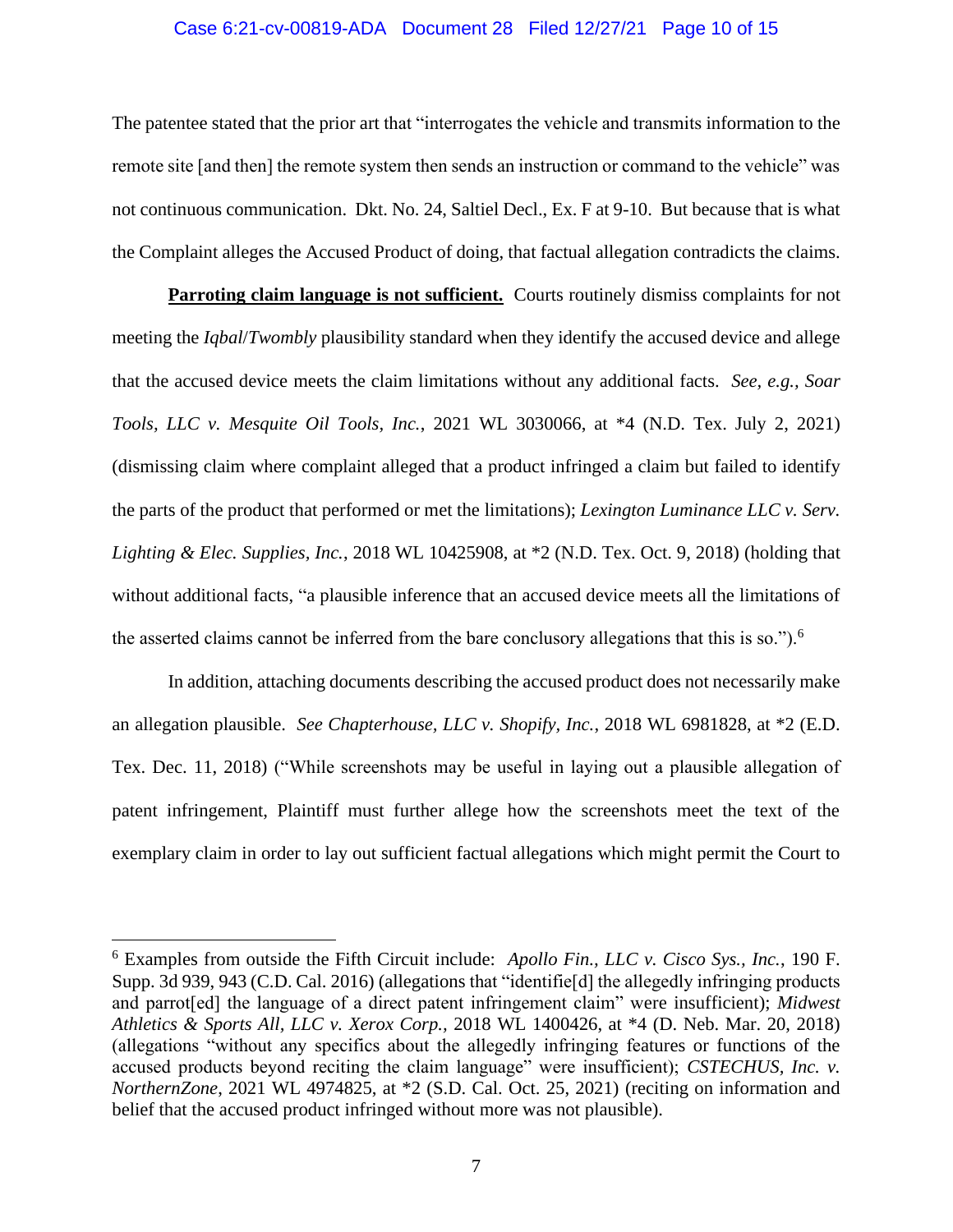# Case 6:21-cv-00819-ADA Document 28 Filed 12/27/21 Page 11 of 15

find that the *Iqbal*/*Twombly* standard is met."); *see also De La Vega v. Microsoft Corp.,* 2020 WL 3528411, at \*6 (W.D. Tex. Feb. 11, 2020) (including screenshots with no explanation of how that evidence shows infringement is inadequate). *De La Vega* explained that the complaint should describe key limitations in the context of how the accused products operates; elsewise, "these statements fail to even rise to the level of 'labels and conclusions, and a formulaic recitation of the elements of a cause of action' that are insufficient under *Twombly.*" *Id.* at \*7 (citation omitted).

Here the Complaint's allegations are analogous to the implausible allegations in *Samsung*. *Samsung* found a complaint alleging that the accused product met each limitation by using MST technology was not plausible. *Int'l Techs. & Sys. Corp. v. Samsung Elecs. Co. Ltd*, 2018 WL 4963129, at \*5 (C.D. Cal. June 22, 2018). *Samsung* explained that while the plaintiff included a document from the defendant that explained MST technology, the complaint did not link the statements in the document to specific limitations. *Id.* As in *Samsung,* the Complaint does not link any of the factual allegations pled in paragraphs 44-49 to the claim limitations of "continuous communication" so as to allow scanning and programming of the vehicle by a remote scan tool "as if located proximate to" the vehicle, rendering its conclusions implausible.

**The cases cited by Repairify do not support its position.** Repairify's cases do not stand for the proposition that parroting claim language, with nothing more, is sufficient to survive a motion to dismiss.<sup>7</sup> *Disc Disease* held that including photographs of the accused product was

<sup>7</sup> Repairify argues by citing to *Liqui-Box* that Elitek's Motion impermissibly relied on *Amgen* to argue that prosecution history estoppel bars Repairify's literal infringement claim (Opp. at 16), but that is incorrect. Elitek argues that prosecution history disclaimer, which is different than prosecution history estoppel, applies to the literal infringement allegations. *See* Mot. at 10. Regardless, *Liqui-Box* does not support Repairify's position because *Liqui-Box* recognized that a complaint that merely parrots the claim language does not state a plausible claim of direct infringement. *Liqui-Box Corp. v. Scholle IPN Corp.*, 449 F. Supp. 3d 790, 799 (N.D. Ill. 2020) (complaint's allegations were plausible because it included an annotated image that identified where each specific element of the accused product corresponded to each claim limitation).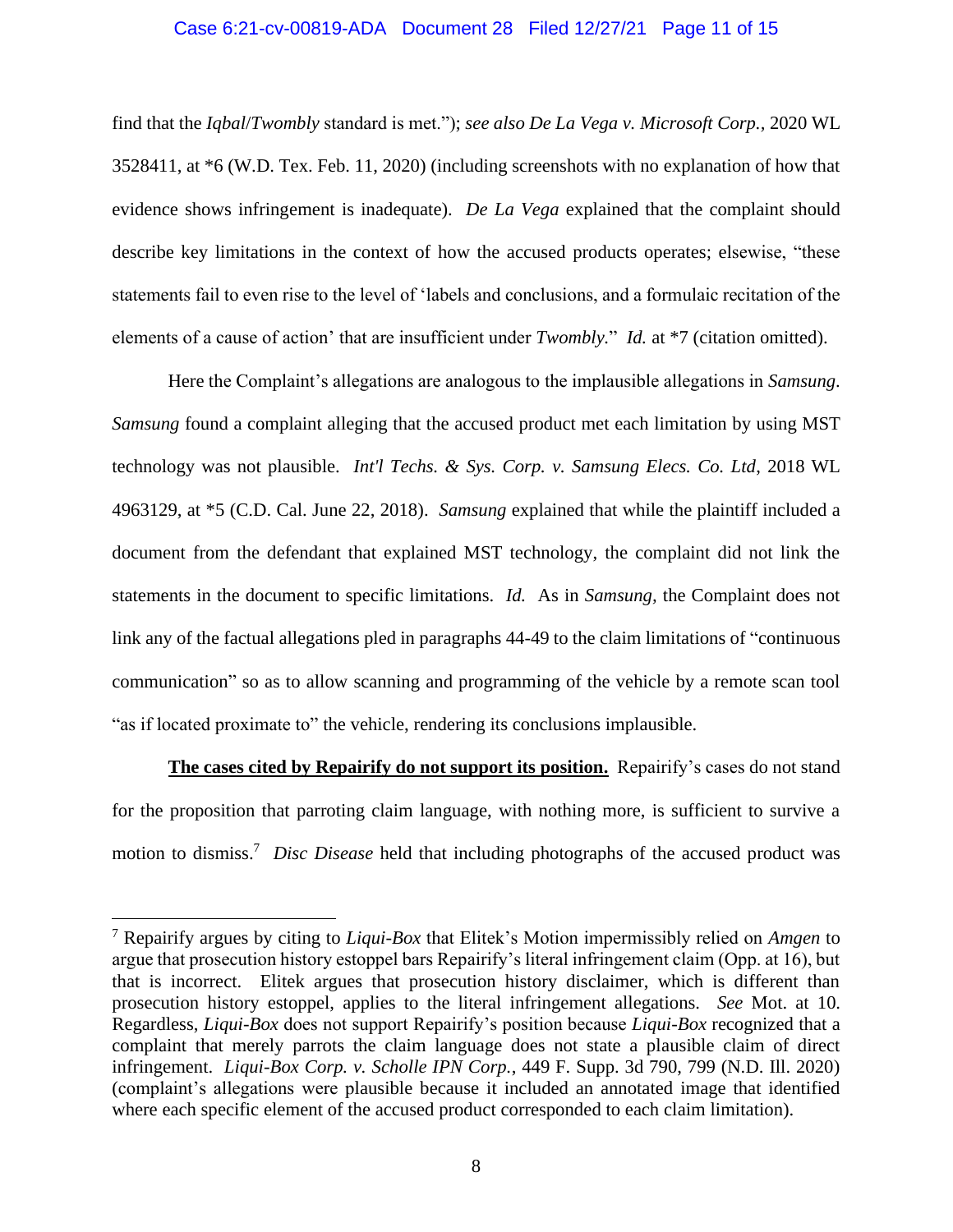# Case 6:21-cv-00819-ADA Document 28 Filed 12/27/21 Page 12 of 15

sufficient when the case involved simple patents such that the claim elements could be seen in the photograph. *Disc Disease Solutions Inc. v. VHG Solutions, Inc.*, 888 F.3d 1256, 1260 (Fed. Cir. 2018). *DermaFocus* deemed a complaint sufficient even though it did not identify the particular combination of computers used to infringe a method claim because the patent described that the steps can be performed in any particular order using different configurations. *DermaFocus LLC v. Ulthera, Inc.*, 201 F. Supp. 3d 465, 470 (D. Del. 2016). *MAZ* concluded a complaint was sufficient where it provided citations to defendant's technical overview document showing where each claim element could be found. *MAZ Encryption Techs. LLC v. Blackberry Ltd.*, 2016 WL 9275008, at \*3 (E.D. Tex. Jun. 7, 2016). *Blackbird* wanted to construe terms before deciding the motion, but, as explained above, claim construction is not required here. *Blackbird Tech. v. Uber Technologies, Inc.*, 2020 WL 58535, at \*8 (D. Del. Jan. 6, 2020). Finally, *Encoditech* related to whether the plaintiff had alleged facts relating to a particular limitation, which *Encoditech*  determined that it had. *Encoditech, LLC v. Citizen Watch Co.*, 2019 WL 2601347, at \*4 (W.D. Tex. Jun. 25, 2019).

Here, the Asserted Patents are not simple, and it is not possible to determine how the Accused Product meets the limitations of "continuous communication" or scanning and programming "as if located proximate to" the vehicle from the depictions in the Complaint. Parroting claim language and including images from Elitek's web site without explaining how the claim limitations are met is insufficient to state a plausible claim of infringement.

# *II. THE COMPLAINT FAILS TO PLAUSIBLY PLEAD INDIRECT INFRINGEMENT*

Repairify concedes that if it failed to properly plead direct infringement, its indirect infringement allegations should also be dismissed.<sup>8</sup> Opp. 17. For an independent reason, Elitek

<sup>&</sup>lt;sup>8</sup> Because Elitek did not independently address the Complaint's induced infringement allegations, Repairify's arguments regarding that issue (Opp. at 17) should be disregarded as non-responsive.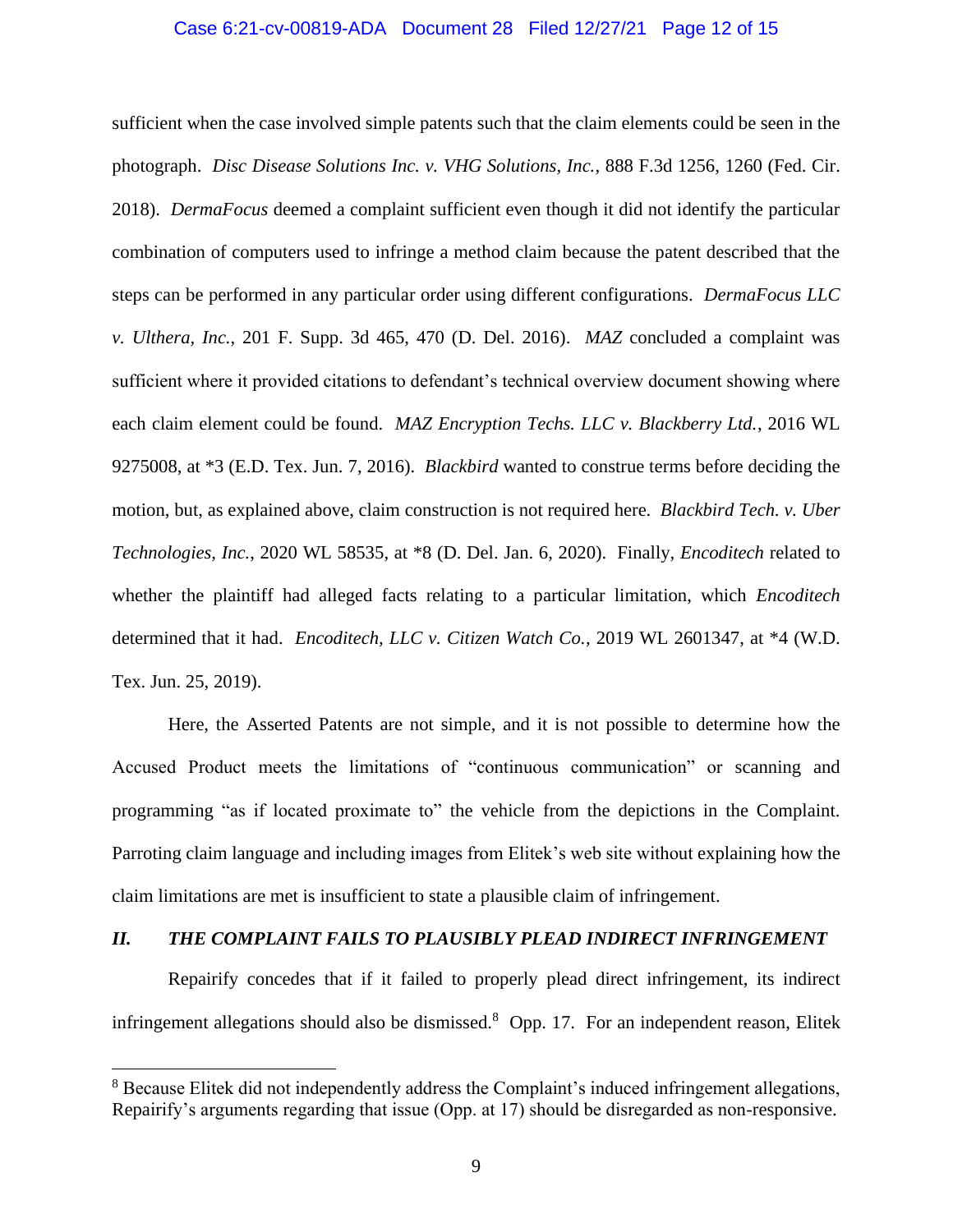# Case 6:21-cv-00819-ADA Document 28 Filed 12/27/21 Page 13 of 15

argued that the allegations of contributory infringement should be dismissed for including services. Mot. at 17-18. Repairify agrees that services are not a form of a contributory infringement. Opp. at 18. Instead, Repairify asks the Court to only consider the identified device and ignore the reference to services. A court cannot ignore allegations. *Continental Automotive Sys., Inc. v. Avanci, LLC*, 485 F. Supp. 3d 712, 725 (N.D. Tex. 2020) ("[i]t is axiomatic that a complaint cannot be amended by briefs in opposition to a motion to dismiss.") (citation omitted). Because the Complaint alleges that the "EVS Plug-in Device and Remote Service" is the basis for its contributory infringement claim, such an allegation is not plausible.<sup>9</sup>

## *III. CONCLUSION*

Despite Repairify's claim that Elitek is attempting to try the entire case in its Motion, it is Repairify who desperately wants the Court to look outside the Complaint and wait until claim construction before determining if the Complaint's allegations are plausible. Because the Complaint fails to plausibly plead infringement of the Asserted Patents, it should be dismissed.

<sup>&</sup>lt;sup>9</sup> Plaintiff's preliminary infringement contentions assert direct and induced infringement allegations against Elitek but do not assert contributory infringement. Irwin Decl., Ex. 1 at 1-2.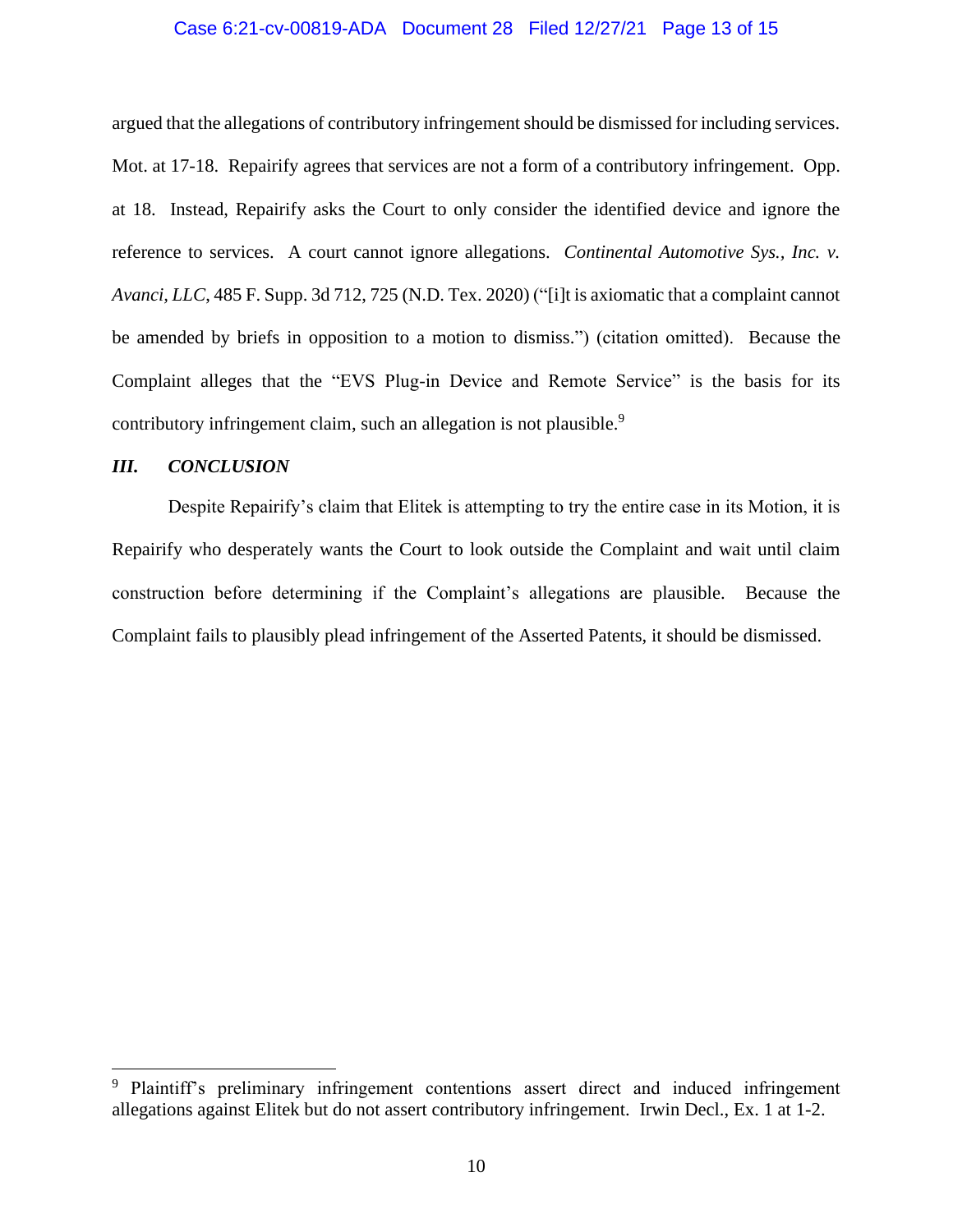Dated: December 27, 2021 Respectfully submitted,

*/s/ Barry F. Irwin \_*

Barry F. Irwin, P.C. (admitted *pro hac vice*) Joseph Saltiel (admitted *pro hac vice*) Daniel Sokoloff (admitted *pro hac vice*) **IRWIN IP LLC**  180 N Wacker Dr, Ste 400 Chicago, Illinois 60606 (312) 667-6080 birwin@irwinip.com jsaltiel@irwinip.com dsokoloff@irwinip.com

Barry K. Shelton Texas State Bar No. 24055029 **SHELTON COBURN LLP** 311 RR 620, Suite 205 Austin, TX 78734-4775 bshelton@sheltoncoburn.com (512) 263-2165 (Telephone) (512) 263-2166 (Facsimile)

*Attorneys for Defendant Keystone Automotive Industries, Inc. d/b/a Elitek Vehicle Services*